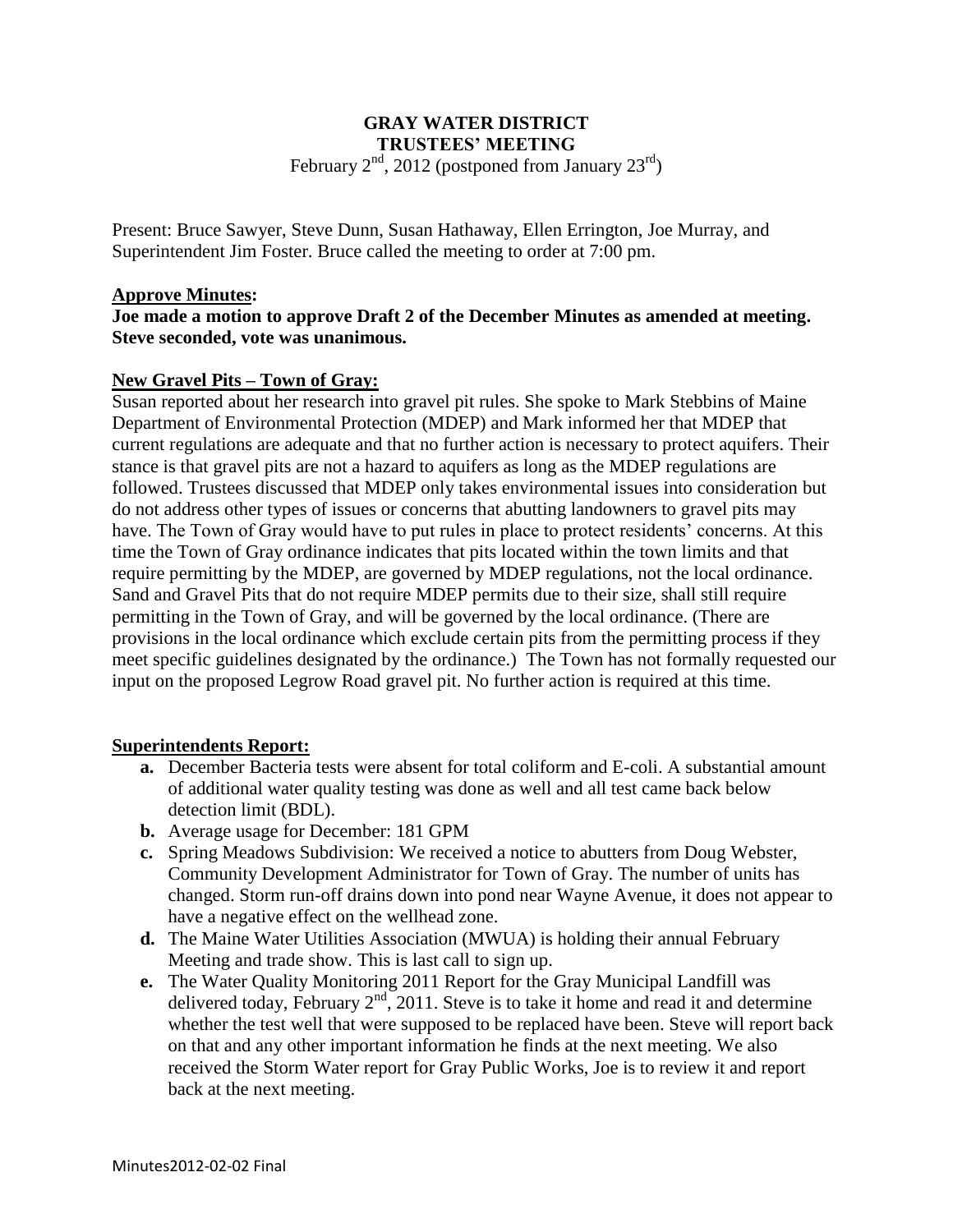# **Additions to the Agenda:**

Jim reported that the Northbrook TIF is going through the process to change the length of the TIF from 20 years to 30 years. Gray Water District would have to sign off on this change for it to happen. We will have Bob Stevens of Curtis Thaxter Law Office look over the documents before we sign.

## **Joe made a motion to authorize Jim and Bruce to sign off on the TIF amendment after legal counsel review. Steve seconded, vote was unanimous.**

## **GWD Water Storage:**

We had another leak at the Weeks Hill standpipe. Water was leaking at about 20 -30 GPM. It has been repaired to the best of our ability but there does seem to be a trickle still leaking at the repair site. This is the best it can be repaired until winter is over.

We received a copy of a letter sent to the Town of Gray by Gorrill & Palmer Consulting Engineers on our behalf. The letter is to request funding for new water storage through the Route 100 TIF. The Town will need to go to the State of Maine to get guidance on what to amend to allow funding for the new water storage.

# **Pump Station 3, East Gray:**

- **a) Wellhead Protection:** We are on the Gray Town Council meeting agenda for February 7, 2011 to make a presentation about the wellhead district. The presentation is to request that a wellhead 1 zoning district designation be applied to the new public water supply at Pump Station 3, East Gray on Yarmouth Rd. Jim, Bruce, Steve, Susan, and Ellen will be at the meeting. George Thebarge AICP will be presenting the supporting information and GWD Trustees will be present to answer questions and provide any additional information needed.
- **b)** Jim reported that the issue with the floor grating he reported last month has been resolved to his satisfaction. Jim is now concerned that the design is not enough fresh air feeding the generator. He has contacted Will Bennett about this and Will is checking into it. Otherwise construction is going well.

## **Option Agreement:**

Trustees discussed that the option agreement with a Gray landowner is about to expire. Jim stated that he thought it would be a good idea to purchase the land for future water supply (20-30 years in the future) and for ease of access if we need to repair/replace the water main. Trusteees requested more detailed information regarding quantity and quality of any water on the site. Additional time is needed to acquire the requested information.

**Joe made a motion to extend the Option Agreement for one year. Steve seconded. Vote was unanimous in favor with one Trustee abstaining due to possible conflict of interest.** 

February meeting is scheduled for February 27, 2012.

## **Joe made a motion to adjourn at 9:15 pm. Ellen seconded, vote was unanimous.**